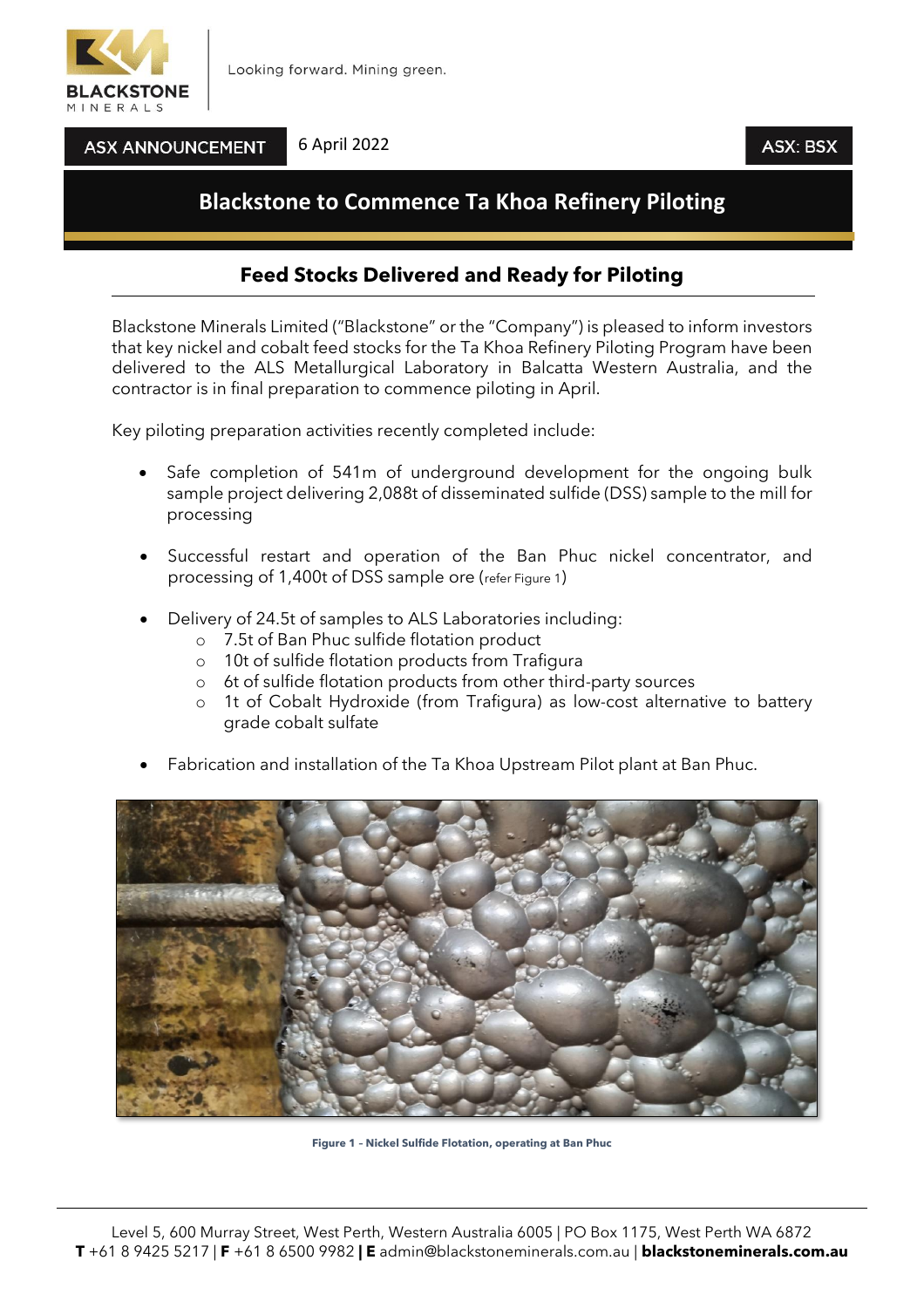Scott Williamson, Blackstone's Managing Director, said:

"*The Ban Phuc mining, processing and maintenance teams have worked tirelessly to refurbish and recommission the Ban Phuc nickel concentrator. Blackstone is excited to commence the Ta Khoa piloting program with ALS, as we continue to de-risk the project.* 

*"Blackstone is committed to sustainable mining and its development plans to recommence full commercial scale operations in Vietnam. As we progress further into pilot plant testing and feasibility studies, we will continue to advance our engagement and collaboration with* 



**Figure 2 – In Progress Development Drive**

#### **Ban Phuc Nickel Concentrator**

*potential partners and customers for our vertically integrated development strategy."*

#### **Mining Program**

In December 2021, Blackstone was granted approval to recommence mining activities as part of our ongoing development of the Ta Khoa Nickel Project. Approval was received to perform mining works that will involve completion of ~1,000m of lateral development (refer ASX announcement 9 December 2021).

To 29 March 2022, Blackstone had successfully completed 541m of development, delivering 2,088t of ore to the surface, and averaging 136m a month (refer Figure 2).

The existing 450ktpa Ban Phuc nickel concentrator was recommissioned in January 2022. Recommissioning works were completed by the skilled Ban Phuc operating and maintenance team, many of whom were part of the original team who operated the plant back in 2013-16. The plant was placed on care and maintenance in September 2016 and has been meticulously maintained. The efficiency of recommissioning activities, and successful operation of the crushing circuit (refer Figure 3) and concentrator, gives Blackstone great confidence in its suitability for treating regional massive sulfide vein (MSV) ore bodies. Blackstone has the optionality to turn on the Ban Phuc nickel concentrator and process MSV orebodies, particularly in an elevated nickel price environment.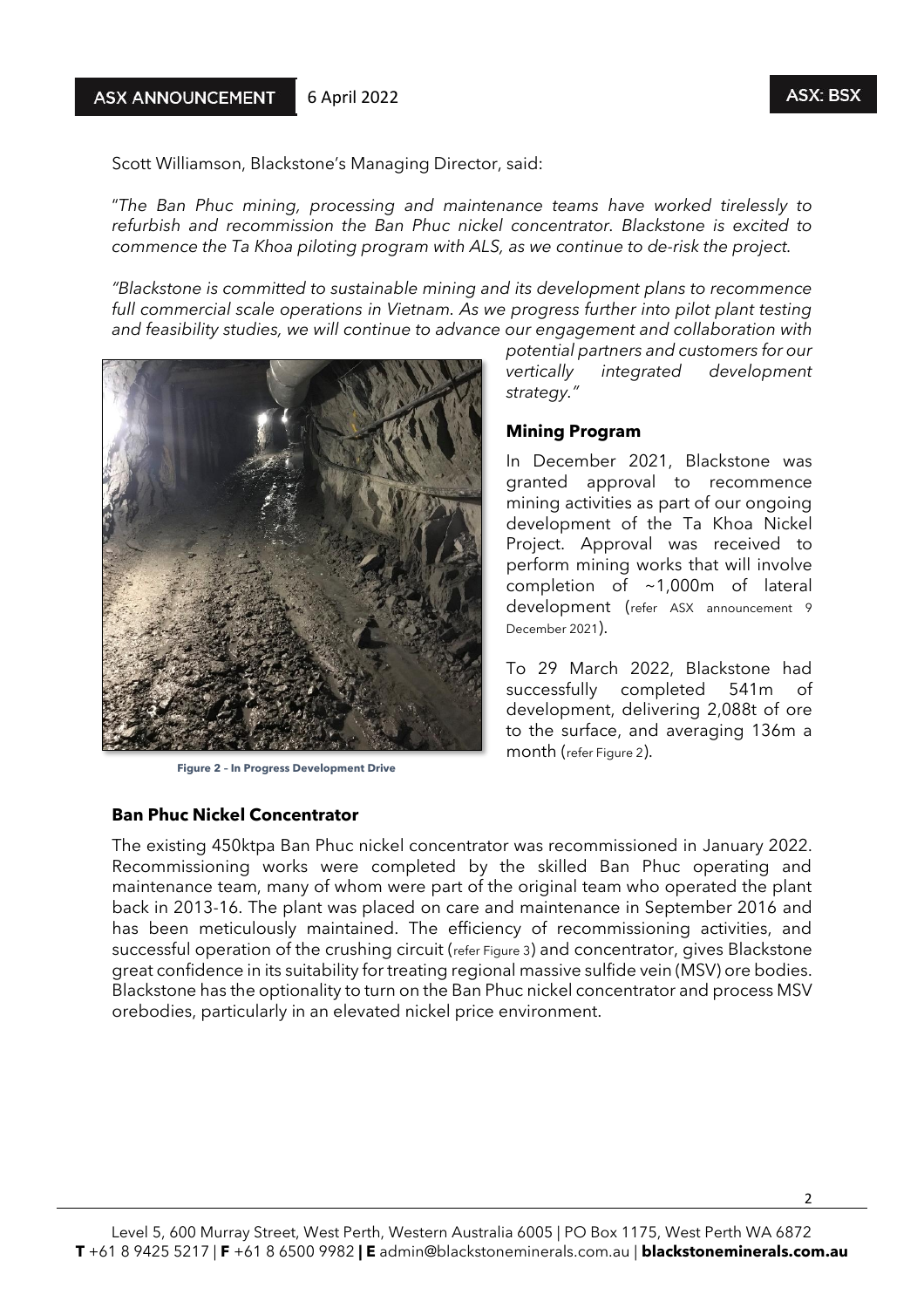

**Figure 3 – Ban Phuc Secondary Crushing Circuit**

Approximately 7.5t Ban Phuc flotation samples were packed and shipped to ALS Laboratories in Balcatta WA, ready for pilot program kick-off in April (refer Figure 4).



**Figure 4 – Ban Phuc Flotation Samples**

#### **Piloting Program**

The Main purpose of the piloting program is to replicate the full scale TKR flowsheet to confirm preliminary test work conditions and provide an insight into the operation conditions of the continuous plant. Evaluation of the pilot plant data will help to further develop engineering data required for the TKR design and close gaps from previous testwork.

The pilot plant program is broken up into two phases of the downstream refinery flowsheet: the Extraction Phase, and Refining Phase.

**The Extraction Phase** will consist of four campaigns of between seven to ten days and will cover the front end of the downstream refinery flowsheet entailing the feed concentrate handling/feed to POX up to the production of MHP. The focus of this campaign will be to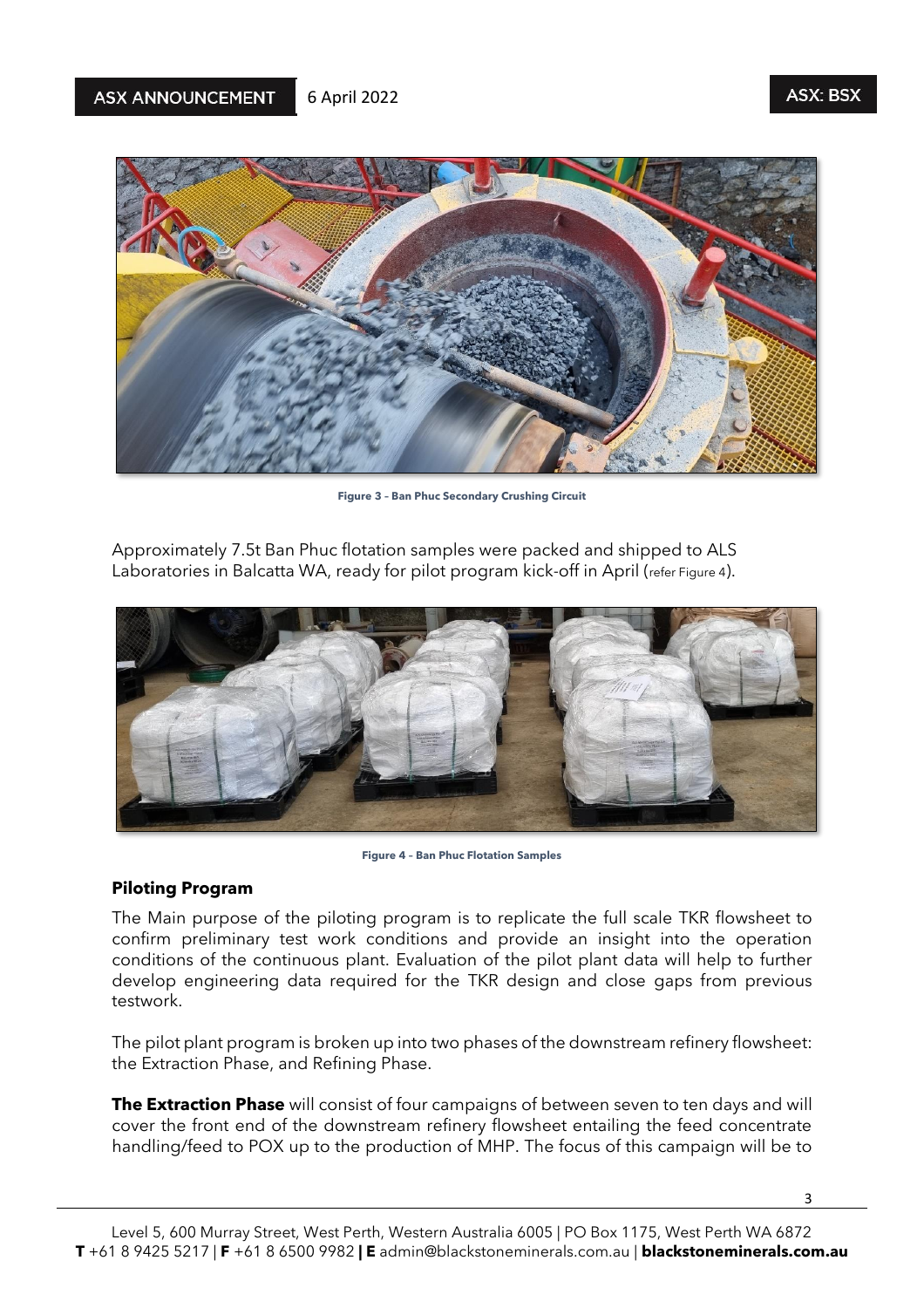test the design envelope for the POX Autoclave to maximise extraction of nickel, cobalt, and manganese.

**The Refining Phase** will focus on the second half of the flowsheet, including MHP Releach, electrolyte purification (SX), through to NCM Precursor precipitation and drying. The refining solvent extraction stages will be tested over a combined 34 days.



 **Figure 5 – Pilot Plant Autoclave**

Authorised by the Managing Director on behalf of the Board.

For more information, please contact

Managing Director Manager Corporate Development Executive<br>
+61 8 9425 5217 +61 8 9425 5217 +61 8 9425 5217

# **Scott Williamson Dhanu Anandarasa 1986 Batrick Chang**<br>
Managing Director **Patrick Changer Corporate Development** Executive

+61 8 9425 5217 +61 8 9425 5217 +61 8 9425 5217

patrick@blackstoneminerals.com.au

4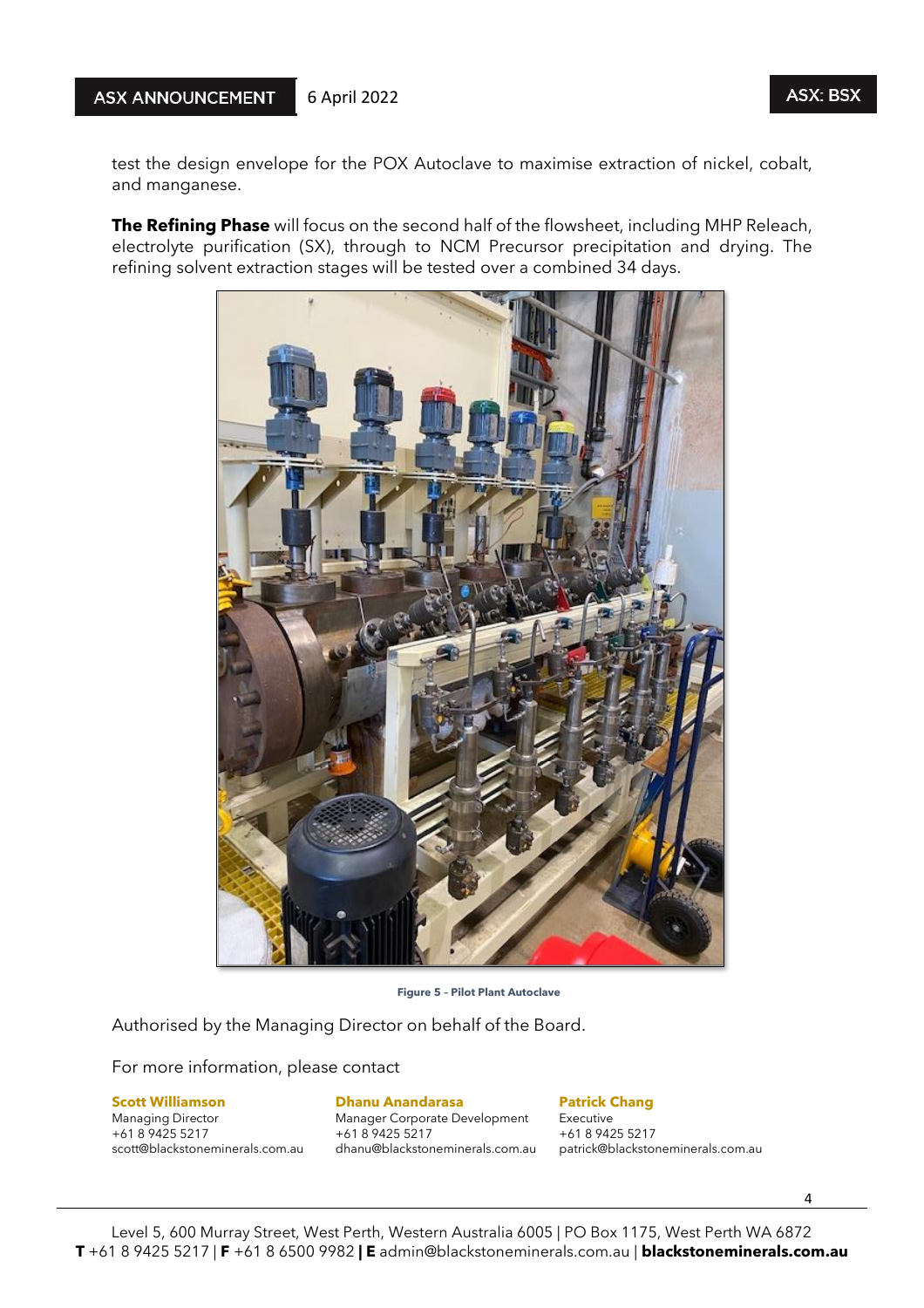### **About Blackstone**

Blackstone Minerals Ltd (ASX: BSX / OTCQX: BLSTF / FRA: B9S) is focused on building an integrated upstream and downstream battery metals processing business in Vietnam that produces NCM Precursor products for Asia's growing Lithium-ion battery industry.

The Company owns a 90% interest in the Ta Khoa Nickel Project (TKNP). The TKNP is located 160km west of Hanoi in the Son La Province of Vietnam (refer Figure 6) and includes an existing modern nickel mine built to Australian standards, which is currently being used to process nickel ore delivered by the underground bulk sample program. The Ban Phuc nickel mine successfully operated as a mechanised underground nickel mine from 2013 to 2016.

Blackstone's TKNP and Ta Khoa Refinery (TKR) are the two major cogs in Blackstone's vertically integrated development strategy (together the Ta Khoa Project). The Company's development strategy is underpinned by Blackstone's ability to secure nickel concentrate and Ta Khoa is emerging as a nickel sulfide district of enviable scale with several exploration targets yet to be tested.

In February 2022, Blackstone completed a Pre-Feasibility Study for the TKNP, and presented this on an integrated basis with the proposed TKR development (refer ASX announcement 28 February 2022). The TKR is being designed to have a refining capacity of 400ktpa, with feedstock provided from a combination of concentrate from the TKNP and third-party feed sources (3PF). Pilot Plant testing and Definitive Feasibility Studies are underway and will continue to technically de-risk the Ta Khoa Project.

At both the mine (upstream) and refinery (downstream) level, Blackstone is focused on a partnership model and is collaborating with groups who are focused on sustainable mining, minimising carbon footprint and implementing a fully vertically integrated supply chain.